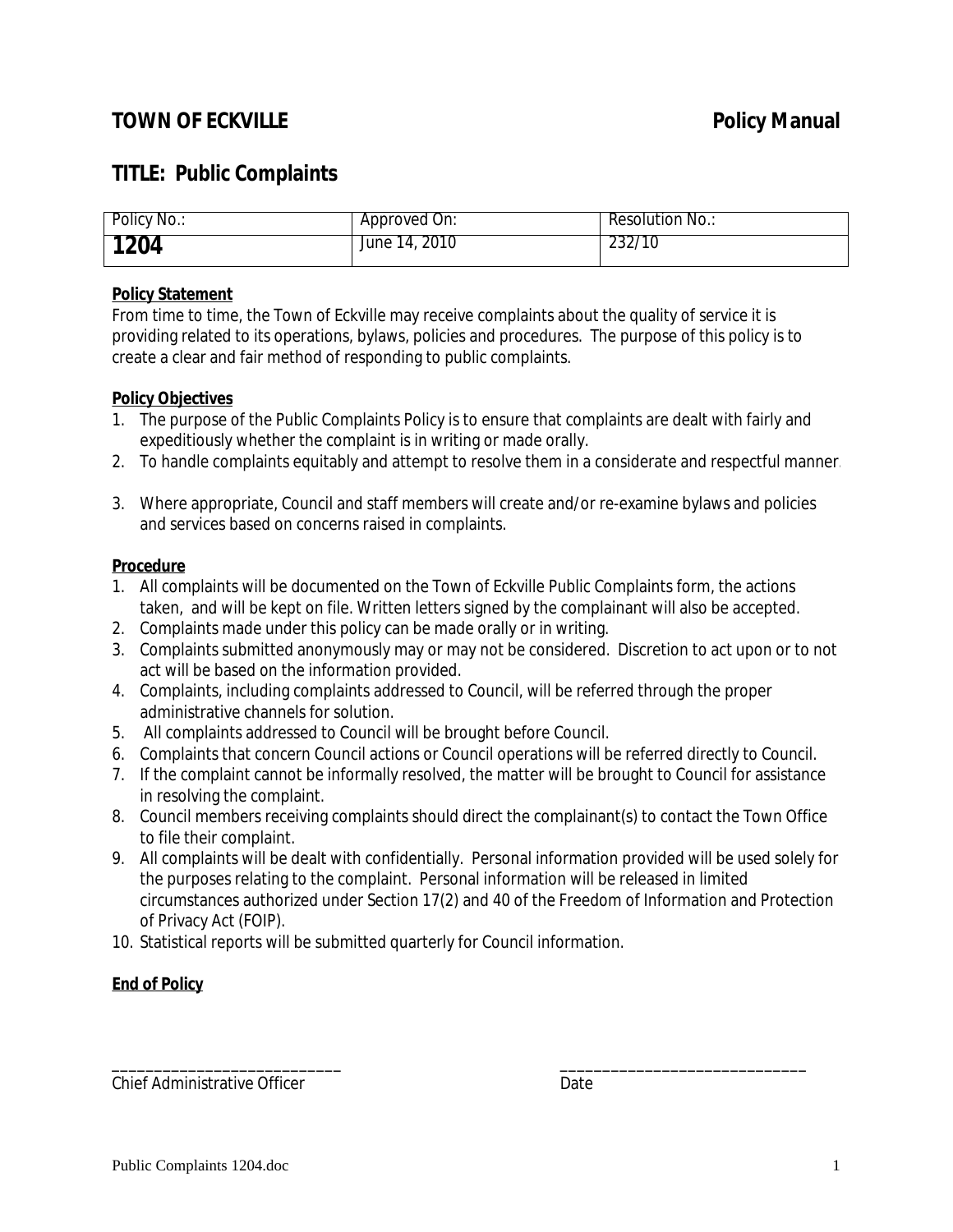

# **TOWN OF ECKVILLE PUBLIC COMPLAINTS FORM**

| Details of Concern: (Provide sufficient detail including date, time, location, etc.)                                                                                                                                                                                                                                                                                                                                                                                                                                                                                                                                                    |                                              |      |
|-----------------------------------------------------------------------------------------------------------------------------------------------------------------------------------------------------------------------------------------------------------------------------------------------------------------------------------------------------------------------------------------------------------------------------------------------------------------------------------------------------------------------------------------------------------------------------------------------------------------------------------------|----------------------------------------------|------|
|                                                                                                                                                                                                                                                                                                                                                                                                                                                                                                                                                                                                                                         |                                              |      |
|                                                                                                                                                                                                                                                                                                                                                                                                                                                                                                                                                                                                                                         |                                              |      |
|                                                                                                                                                                                                                                                                                                                                                                                                                                                                                                                                                                                                                                         |                                              |      |
|                                                                                                                                                                                                                                                                                                                                                                                                                                                                                                                                                                                                                                         |                                              |      |
|                                                                                                                                                                                                                                                                                                                                                                                                                                                                                                                                                                                                                                         | (Use back of page if more space is required) |      |
| Signature                                                                                                                                                                                                                                                                                                                                                                                                                                                                                                                                                                                                                               |                                              | Date |
| Complaints will be dealt with confidentially. This information is collected under the authority of the Municipal<br>Government Act and the Freedom of Information and Protection of Privacy Act (FOIP). Personal information<br>provided will be used solely for the purposes relating to the complaint. Personal information will be released in<br>limited circumstances authorized under Section 17(2) and 40 of the Freedom of Information and Protection of<br>Privacy Act (FOIP). Any questions related to the collection and use of this information should be referred to the<br>Chief Administrative Officer at (403)746-2171. |                                              |      |
| Submit completed form to the Town of Eckville<br>Box 578, 5023-51 Avenue, Eckville, AB, TOM 0X0<br>Phone: (403) 746-2171  Fax: (403) 746-2900  Email: info@eckville.com                                                                                                                                                                                                                                                                                                                                                                                                                                                                 |                                              |      |
| <b>For Administration Use Only</b>                                                                                                                                                                                                                                                                                                                                                                                                                                                                                                                                                                                                      |                                              |      |
|                                                                                                                                                                                                                                                                                                                                                                                                                                                                                                                                                                                                                                         |                                              |      |
|                                                                                                                                                                                                                                                                                                                                                                                                                                                                                                                                                                                                                                         |                                              |      |
|                                                                                                                                                                                                                                                                                                                                                                                                                                                                                                                                                                                                                                         | Reply: Verbal _________ Written ________     |      |